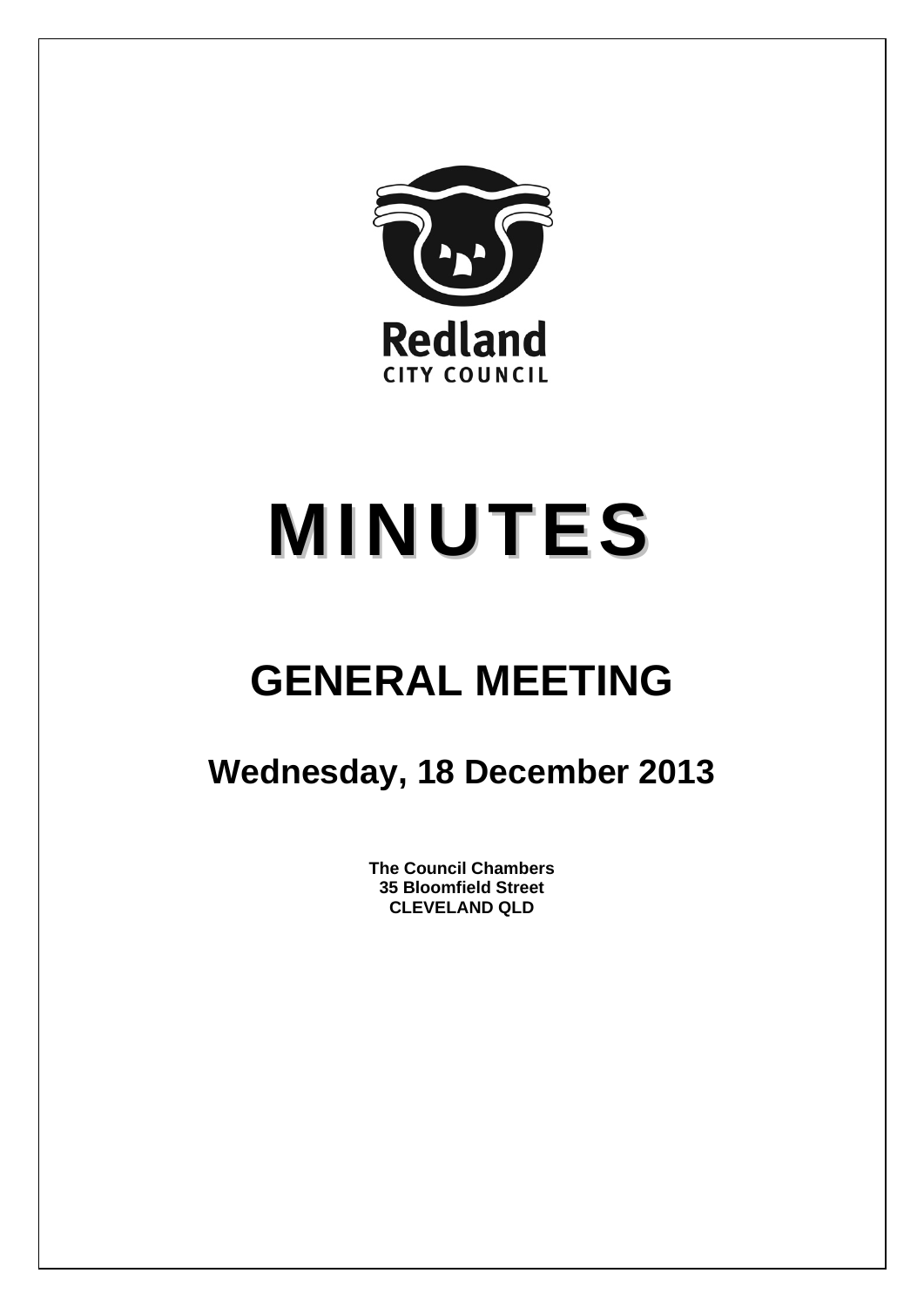### **Table of Contents**

| Item         |     | <b>Subject</b>                                                                                          | Page No |
|--------------|-----|---------------------------------------------------------------------------------------------------------|---------|
| 1            |     |                                                                                                         |         |
| $\mathbf{2}$ |     | RECORD OF ATTENDANCE AND LEAVE OF ABSENCE 3                                                             |         |
|              |     |                                                                                                         |         |
| 3            |     |                                                                                                         |         |
| 4            |     |                                                                                                         |         |
|              | 4.1 |                                                                                                         |         |
|              | 4.2 | REDLAND CITY COUNCIL OFFICERS AND COUNCILLORS 5                                                         |         |
| 5            |     |                                                                                                         |         |
|              | 5.1 |                                                                                                         |         |
| 6            |     | <b>MATTERS OUTSTANDING FROM PREVIOUS COUNCIL MEETING</b>                                                |         |
| 7            |     |                                                                                                         |         |
| 8            |     |                                                                                                         |         |
|              | 8.1 |                                                                                                         |         |
|              | 8.2 | <b>CONFERENCE REPORT - CR BOGLARY (DIVISION 1) AND CR</b>                                               |         |
| 9            |     |                                                                                                         |         |
| 10           |     | DECLARATION OF MATERIAL PERSONAL INTEREST OR<br><b>CONFLICT OF INTEREST ON ANY ITEMS OF BUSINESS  8</b> |         |
| 11           |     | <b>MOTION TO ADJOURN GENERAL MEETING FOR THE CONDUCT</b>                                                |         |
| 12           |     |                                                                                                         |         |
| 13           |     | <b>ADOPTION OF COMMITTEE MEETING REPORT &amp;</b>                                                       |         |
|              |     | 13.1 COORDINATION COMMITTEE MEETING - 18 DECEMBER 2013  8                                               |         |
| 14           |     |                                                                                                         |         |
| 15           |     | NOTICES OF MOTION TO REPEAL OR AMEND RESOLUTIONS 8                                                      |         |
| 16           |     |                                                                                                         |         |
| 17           |     |                                                                                                         |         |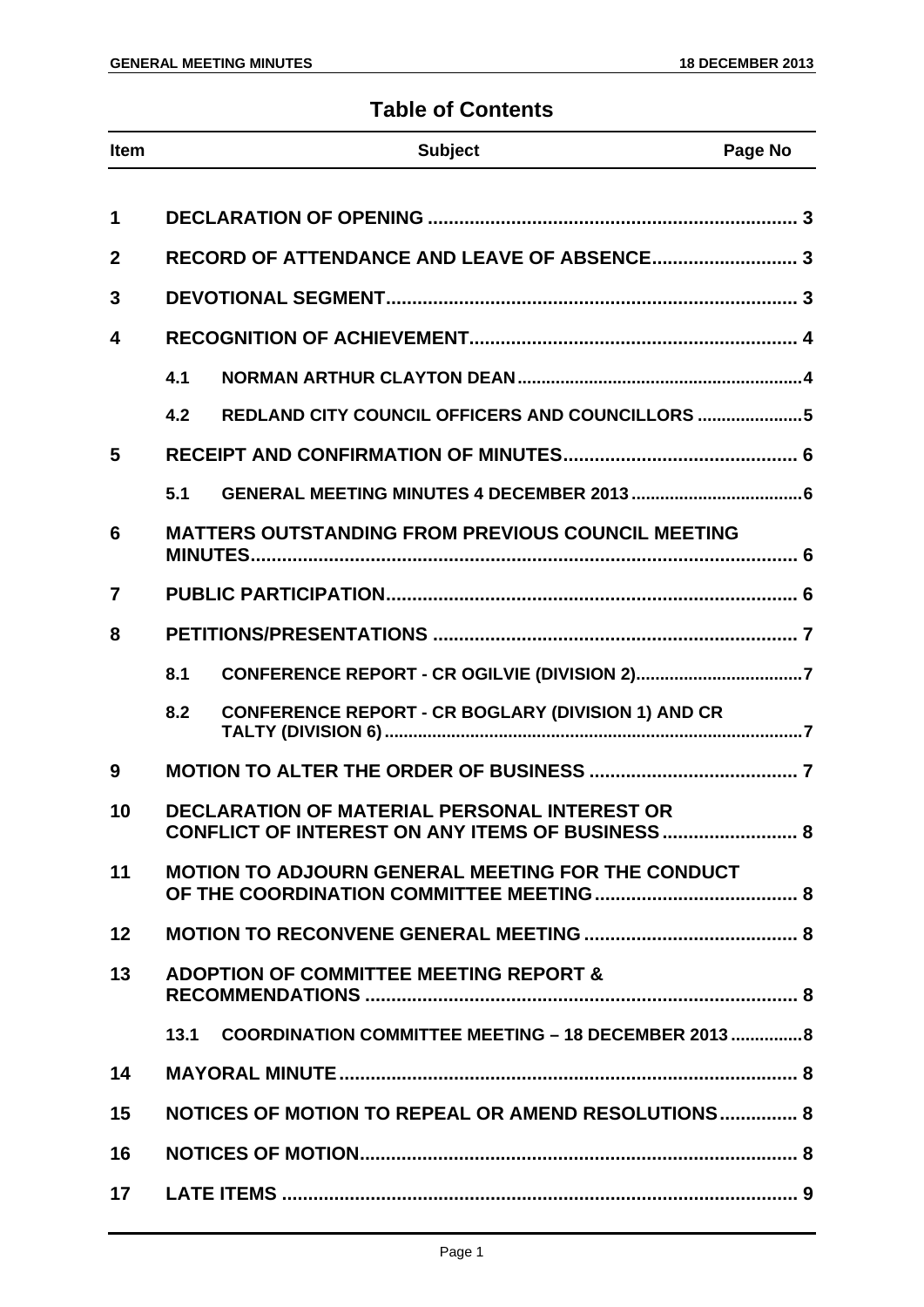|    | 17.1 |                                                                                               |    |
|----|------|-----------------------------------------------------------------------------------------------|----|
|    |      |                                                                                               |    |
|    |      | 17.1.2 NOVEMBER 2013 MONTHLY FINANCIAL REPORTS 12                                             |    |
|    | 17.2 |                                                                                               |    |
|    |      | 17.2.1 INCREASED BUDGET ALLOCATION FOR CAPITAL<br>PROJECT - RELOCATION OF RPAC BOX OFFICE  15 |    |
| 18 |      |                                                                                               |    |
|    | 18.1 | CR EDWARDS - SPEED LIMIT KARRAGARRA ISLAND 18                                                 |    |
|    |      | 18.2 CR HEWLETT - NORFOLK BEACH TREES LOSS PREVENTION 18                                      |    |
|    | 18.3 | CR OGILVIE - AMITY SHORELINE EROSION MANAGEMENT  19                                           |    |
| 19 |      |                                                                                               | 19 |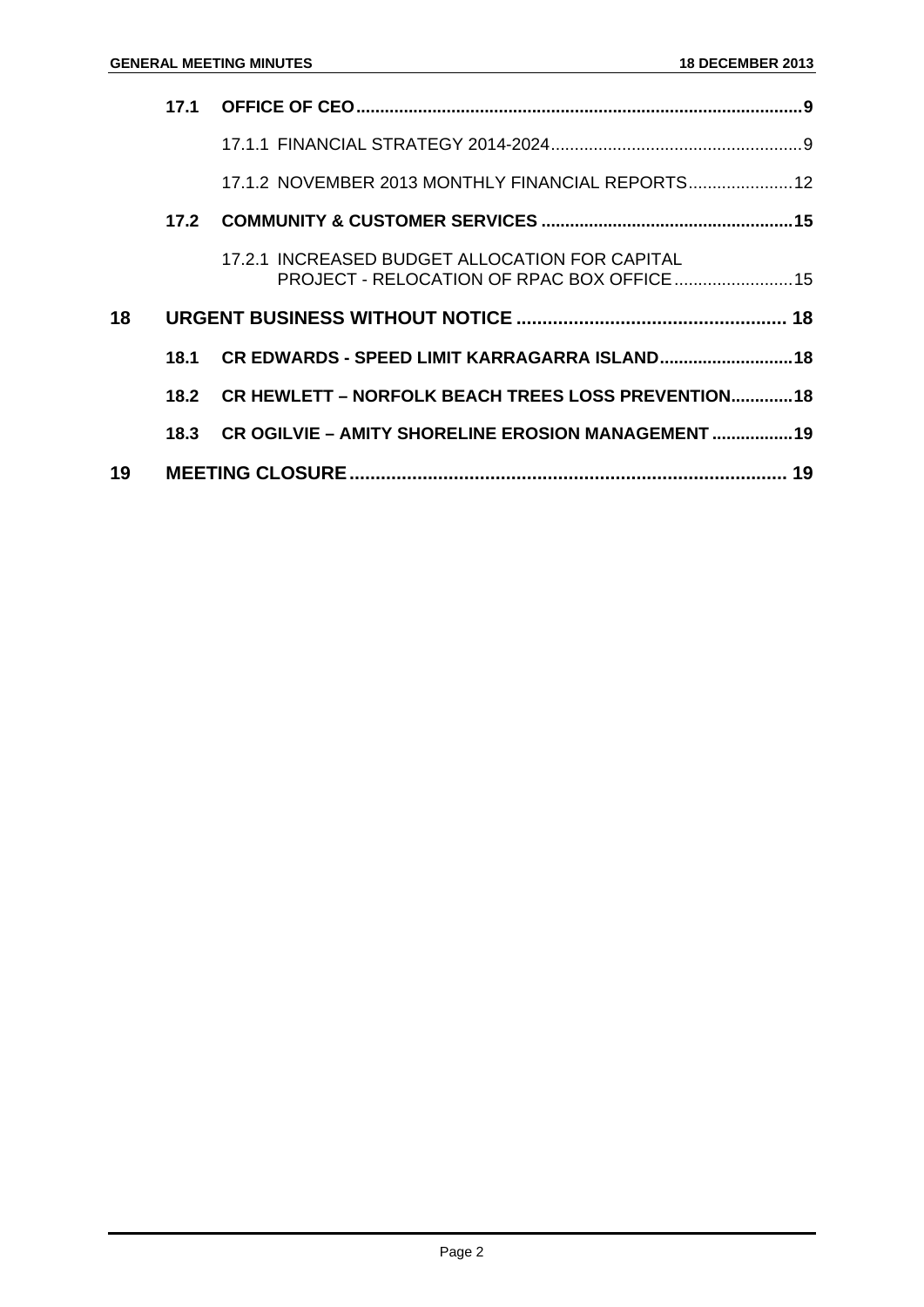### **1 DECLARATION OF OPENING**

The Mayor declared the meeting open at 10.32am and acknowledged the Quandamooka people, who are the traditional custodians of the land on which Council meets.

### **2 RECORD OF ATTENDANCE AND LEAVE OF ABSENCE**

### **MEMBERS PRESENT:**

| Cr K Williams       | Mayor                                      |
|---------------------|--------------------------------------------|
| Cr A Beard          | Deputy Mayor & Councillor Division 8       |
| Cr W Boglary        | <b>Councillor Division 1</b>               |
| Cr C Ogilvie        | Councillor Division 2 - entered at 10.33am |
| Cr K Hardman        | <b>Councillor Division 3</b>               |
| <b>Cr L Hewlett</b> | <b>Councillor Division 4</b>               |
| Cr M Edwards        | <b>Councillor Division 5</b>               |
| Cr J Talty          | <b>Councillor Division 6</b>               |
| Cr M Elliott        | <b>Councillor Division 7</b>               |
| Cr P Gleeson        | <b>Councillor Division 9</b>               |
| Cr P Bishop         | <b>Councillor Division 10</b>              |
|                     |                                            |

### **EXECUTIVE LEADERSHIP GROUP:**

| Mr B Lyon          | <b>Chief Executive Officer</b>                           |
|--------------------|----------------------------------------------------------|
| Mr N Clarke        | <b>General Manager Organisational Services</b>           |
| Mrs L Rusan        | <b>General Manager Community &amp; Customer Services</b> |
| Mr B Taylor        | Acting General Manager Infrastructure & Operations       |
| Mrs D Corbett-Hall | <b>Acting Chief Financial Officer</b>                    |

### **OFFICERS:**

| Mr L Smith | <b>Group Manager City Spaces</b>         |
|------------|------------------------------------------|
| Mr M Erbs  | <b>Group Manager City Infrastructure</b> |

### **MINUTES:**

Mrs E Striplin Corporate Meetings & Registers Team Officer

### **COUNCILLORS ABSENT DURING THE MEETING**

Cr Ogilvie left the meeting at 11.25am (during Item 7) and returned at 11.28am Cr Elliott left the meeting at 11.24am (during Item 7) and returned at 11.30am Cr Edwards left the meeting at 11.28am (after Item 7) and returned at 11.30am

### **3 DEVOTIONAL SEGMENT**

Rev Dr David Elvery, Birkdale Baptist Church and member of the Ministers' Fellowship led Council in a brief devotional segment.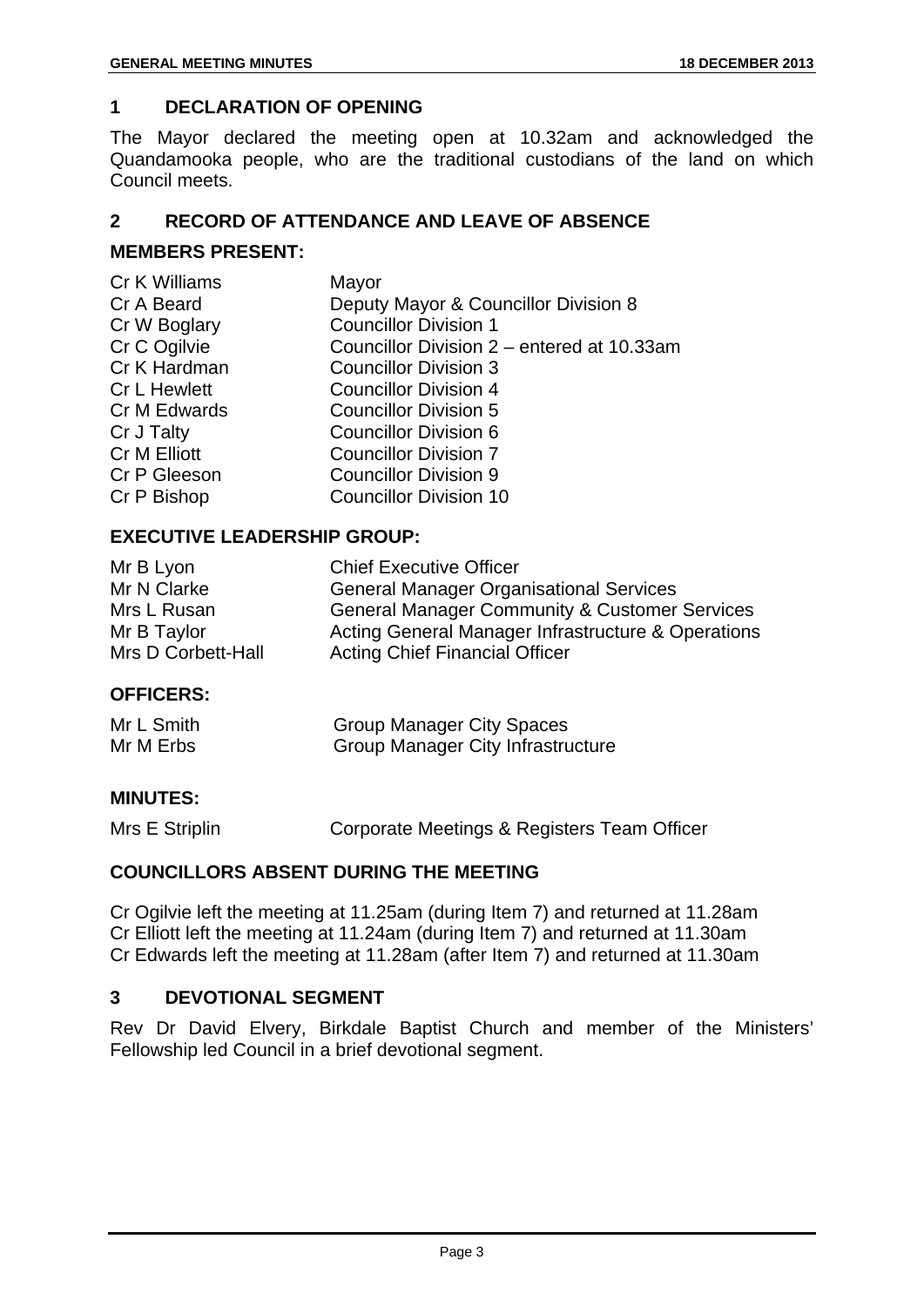### **4 RECOGNITION OF ACHIEVEMENT**

### **4.1 NORMAN ARTHUR CLAYTON DEAN**

The Mayor gave recognition, to one of our fellow Redlanders who has now passed, Mr Norman Arthur Clayton Dean who we bid farewell last Friday.

Norman, who was 95, has been an icon in Redland City for many years. The fact his funeral the Cleveland Uniting Church drew so many mourners said so much for his standing within and outside of our community.

Norm Dean has left a legacy and an indelible impression on so many of us here in the room and across the community.

The Mayor recalled her last memory of Norm, earlier this year, when she was fortunate to be involved in the opening of the new wing of the Redlands Museum. Norm's determination for that organisation certainly paid off for the whole community and Norm was really quite smug at the fact that we saw yet another extension of our City by recognising the past. At the same time, he was also humbled by the reality that this had been achieved on his watch. That was typical of Norm Dean. He was a humble man, from the old school. He gave so much to the community and asked for so little in return. His reward was to do something good for the City he loved.

A former POW, who worked on the Burma-Thailand rail during World War II, Norm represented a very special era in the history of this country and of this City.

In the Redlands Norm will be remembered as the man who refused to give up the fight for our museum and he was a driving force behind its establishment, where he served for 30 years as its president.

Norm will also be remembered as a successful businessman and tireless advocate for the business sector here in Redlands. He was one of the initiating members of the Rotary Club, which spanned his working life and into retirement. Retirement for Norm was just another era of achievement and another challenge to be faced.

Norm Dean was certainly a man you did not ignore, albeit he was small in stature, he was big of heart and his legacy will live on in this City, and within the Museum walls the man who fought and won the battle to convince people, firstly of the need for a Museum, then to have the history of the Redlands recorded, nurtured and flourish in our amazing Redlands Museum.

The Mayor recalled a story from his funeral about Norm driving all the way to NSW to bring back a piece of ancient equipment strapped to the top of his car - that was how dedicated he was, even in his later years.

Norm's passing will leave a huge gap, in fact a gap we will probably never fill. Not just for his family but for those close to him, which is really the whole of the City of Redlands.

Oh behalf of Council, the Mayor extended her sincerest sympathy to his family and Vale Norman Arthur Clayton Dean.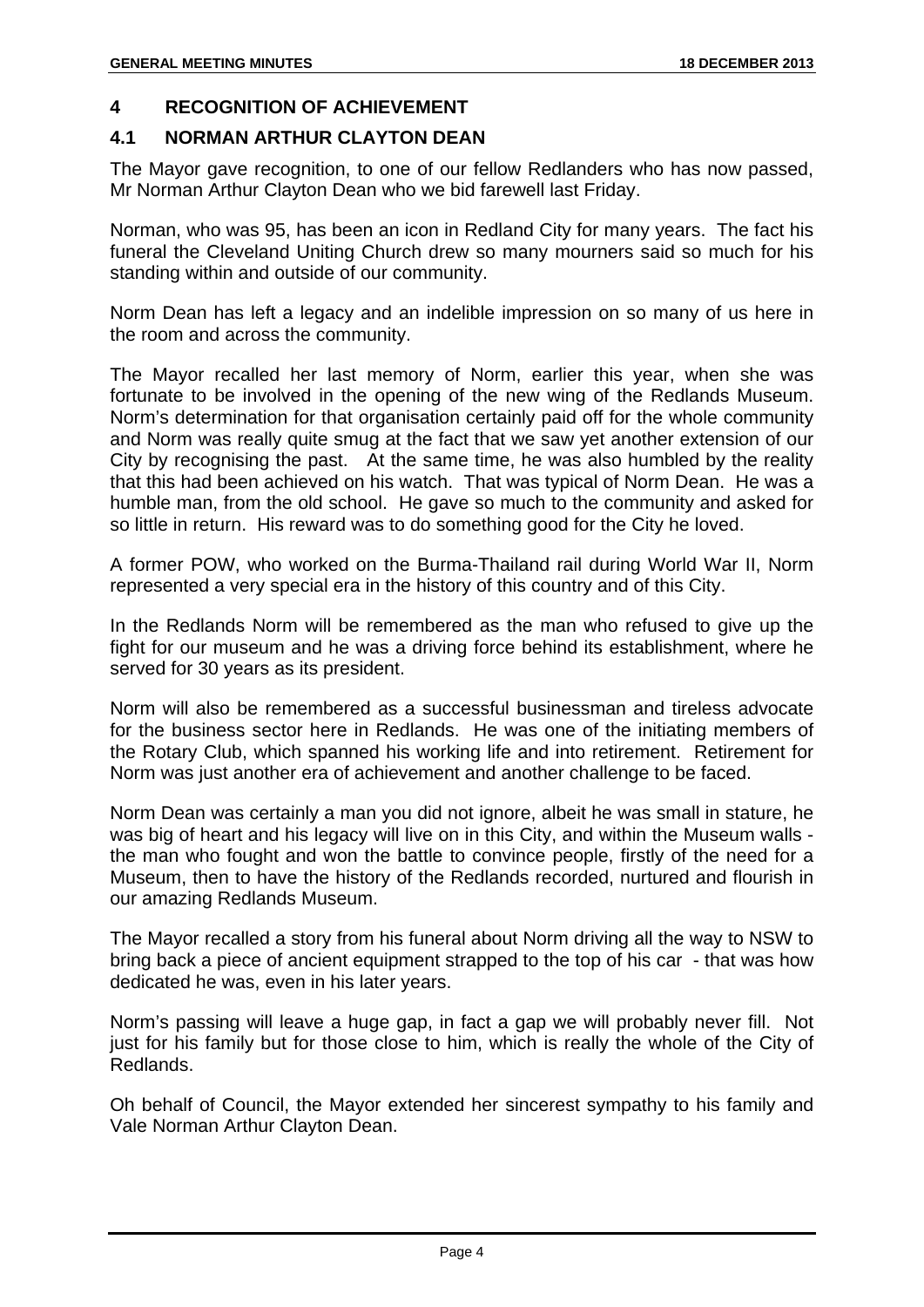### **4.2 REDLAND CITY COUNCIL OFFICERS AND COUNCILLORS**

The Mayor recognised, being the end of the year and obviously a big year for the City and Council, that she would like to take the opportunity to acknowledge work and contribution from each of the members of this organisation, including Councillors here today:

We have achieved quite a deal in a short amount of time, including the fact that we have just recently hosted six investor delegations from Asia, with the Deputy Mayor Ma of Qinhuangdao actually coming to visit this afternoon, so we're certainly putting ourselves on the map nationally and internationally. Now we just need to convert that particular interest into something that is going to be tangible in this City and I'm certainly sure that Council is committed to doing that.

We have also had a new approach from government this year with the PDAs another opportunity to put Redland City on map through Weinam Creek and Toondah Harbour, and the collaboration we have had with Economic Development Queensland and Deputy Premier Jeff Seeney's office and Department of State Development, Infrastructure and Planning, has been outstanding.

On top of all that we have also maintained a very strong and sustainable financial future, with the financial future which looks better than it has for a lot of years, looking this financial year toward a small surplus for the first time in a long time.

Of course all of these things couldn't have been achieved without the people that sit around the room here each fortnight - each and every one of the Councillors and of course a particular acknowledgement to the Council Officers who tolerate us most days, inspire us on some and challenge us on others.

I would like to take the opportunity on behalf of Council to wish the best of the festive season to our executive officer Bill Lyon and to each and every one of the General Managers who sit here with us and give us the best advice possible on the day, extending the wish also to those who are filling in, and to your departments. And the hundreds of Officers who have probably encountered a significant amount of change, not only in the last couple of years, but over the last five or six years and it really is a credit to their work ethic and their stamina that we are still here all smiling at the end of 2013. So congratulations to them, we are fortunate at Council to have such a very high calibre group of people.

On behalf of the residents I say thank you to all of those people and I look forward to 2014 which is always going to be a better year than the one before us. We have some big challenges ahead of us, including the review of the planning scheme, impacts of new state planning policies, probably making our decisions tougher, and we look forward to the ability to collaborate with each and every one of the Councillors around the room so that we can make the best decisions possible for our community. To do that we all need to work collaboratively as an organisation and a community.

On behalf of Council and the organisation, to those in the gallery and to those who obviously won't fit in the gallery, I would like to wish you a very Happy, Blessed, Holy Christmas, a Safe 2014 and may you use this time to reflect on the things that are really important in your life, which is normally your family and friends.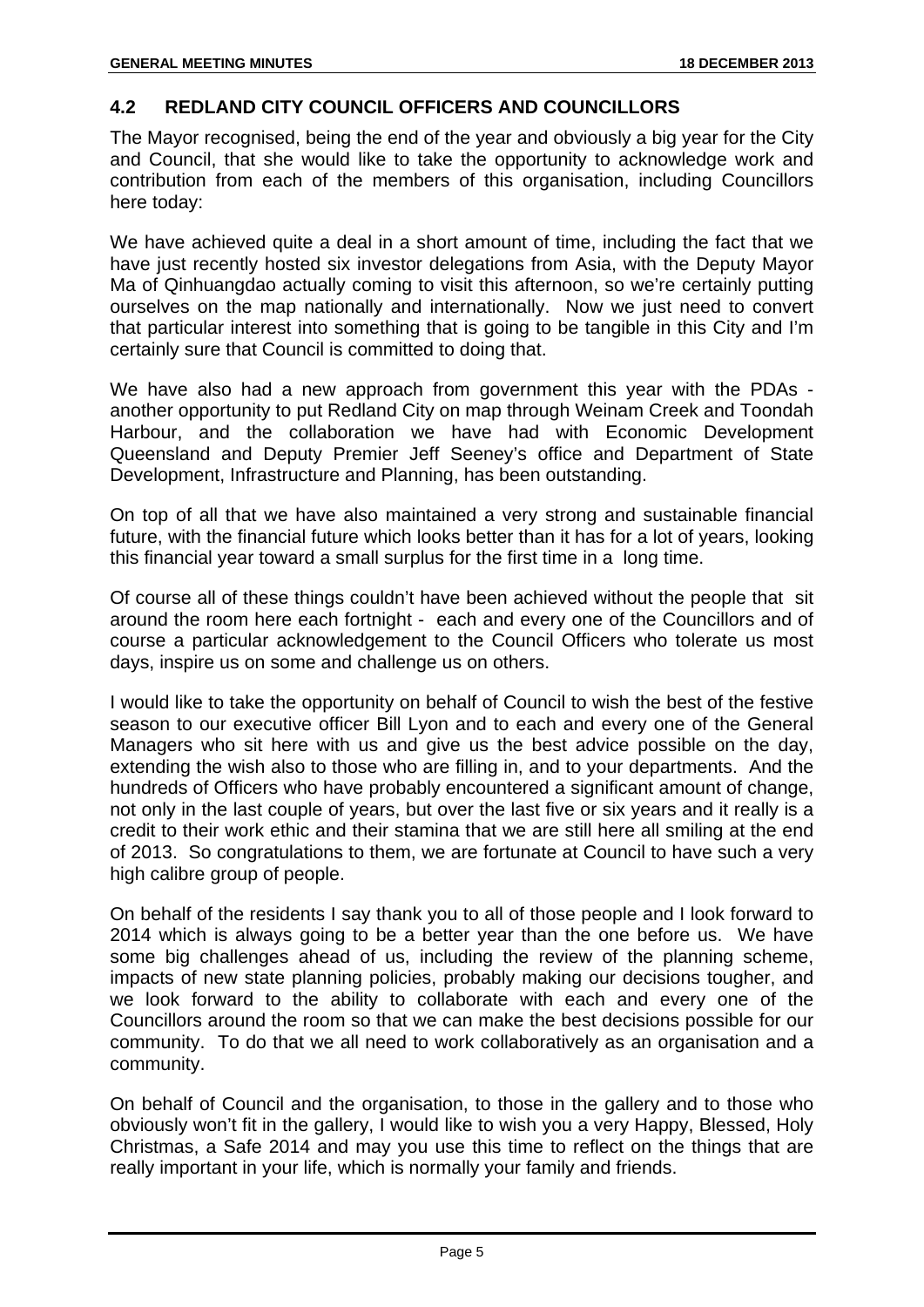### **5 RECEIPT AND CONFIRMATION OF MINUTES**

### **5.1 GENERAL MEETING MINUTES 4 DECEMBER 2013**

### **COUNCIL RESOLUTION**

**Moved by: Cr P Gleeson Seconded by: Cr J Talty** 

**That the Minutes of the General Meeting of Council held 4 December 2013 be confirmed.** 

### **CARRIED 11/0**

General Meeting Minutes 4 December 2013

### **6 MATTERS OUTSTANDING FROM PREVIOUS COUNCIL MEETING MINUTES**

There are no matters outstanding.

### **7 PUBLIC PARTICIPATION**

### **MOTION TO ADJOURN MEETING**

Moved by: Cr P Bishop Seconded by: Cr K Hardman

That Council adjourn the meeting for a 45 minute public participation segment.

### CARRIED 11/0

- 1. Mrs J Ritchie, resident of Cleveland, addressed Council regarding the VPO at 62 Beachcrest Road, Wellington Point.
- 2. Mrs F Jackson, resident of Thornlands, addressed Council regarding application from Crematorium at 156 Woodlands Drive, Thornlands.
- 3. Mr C Jackson, resident of Thornlands, addressed Council regarding application from Crematorium at 156 Woodlands Drive, Thornlands.
- 4. Mr R Fennelly, resident of Thornlands, addressed Council regarding application from Crematorium at 156 Woodlands Drive, Thornlands.
- 5. Mrs B Wills, resident of Hardy Road, addressed Council regarding their application to change conditions of an existing Development Application.
- 6. Mrs V Roberts-Thomson, resident of Coochiemudlo Island and representative of the Coochiemudlo Island Coast care, addressed Council regarding the value of Coochiemudlo Island beaches.
- 7. Mrs M Haines, representative of Queenslanders for safe Water, Air and Food Inc., addressed Council regarding water fluoridation.

### **MOTION TO RESUME MEETING**

Moved by: Cr M Elliott Seconded by: Cr A Beard

That the meeting proceedings resume.

CARRIED 11/0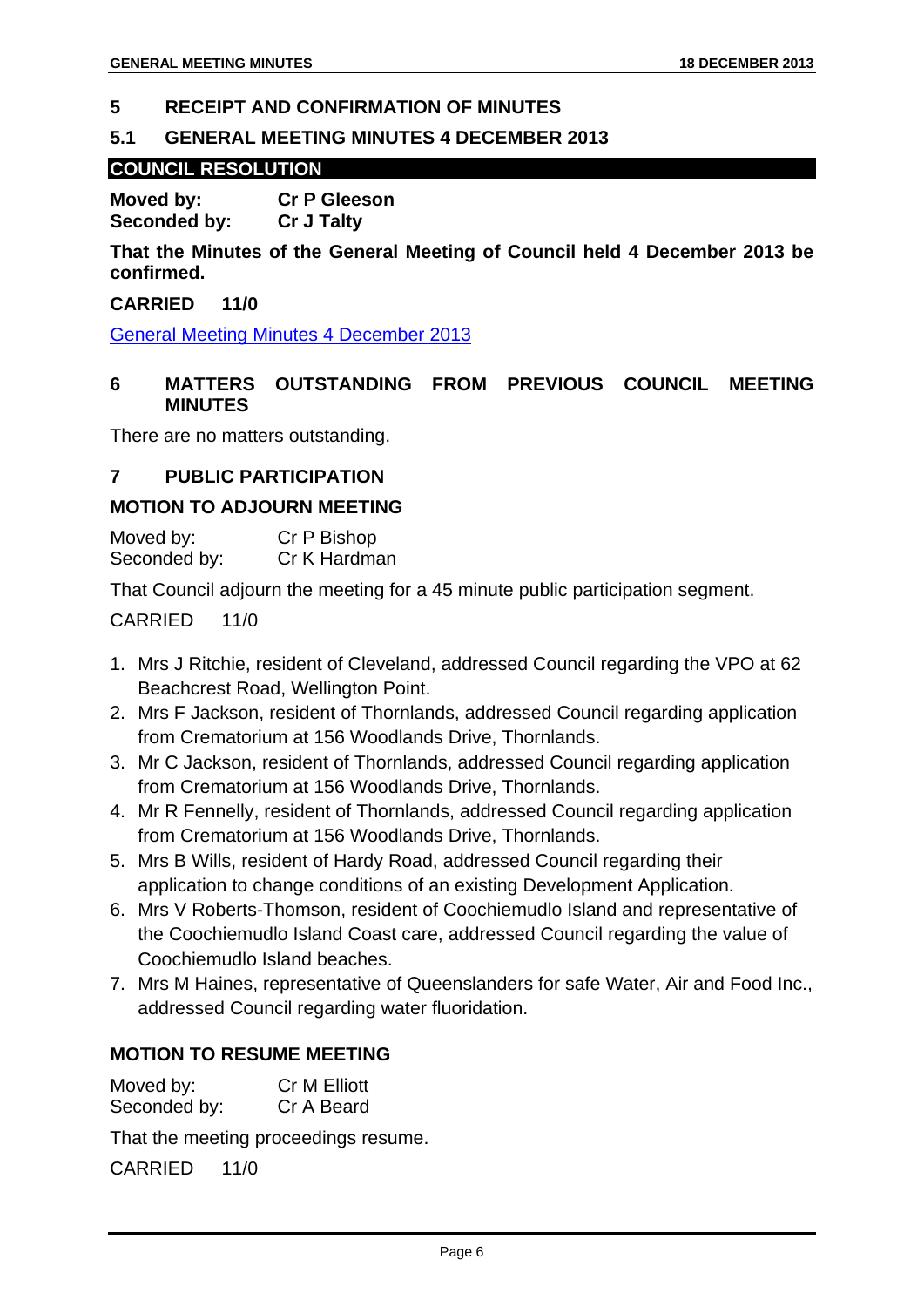### **8 PETITIONS/PRESENTATIONS**

### **8.1 CONFERENCE REPORT - CR OGILVIE (DIVISION 2)**

Moved by: Cr C Ogilvie Seconded by: Cr P Gleeson

That the attached report regarding Cr Ogilvie's visit to Japan be tabled.

Attachment: Cr Ogilvie Visit to Japan 2012/13

CARRIED 11/0

### **8.2 CONFERENCE REPORT - CR BOGLARY (DIVISION 1) AND CR TALTY (DIVISION 6)**

Moved by: Cr W Boglary Seconded by: Cr J Talty

That the attached report regarding Crs Boglary and Talty's recent attendance at the Local Government 117<sup>th</sup> Annual Conference be tabled.

Attachment: Cr Boglary and Talty Conference Report

CARRIED 11/0

### **9 MOTION TO ALTER THE ORDER OF BUSINESS**

### **COUNCIL RESOLUTION**

**Moved by: Cr P Gleeson Seconded by: Cr L Hewlett** 

**That a late item from the Chief Financial Officer –** *Financial Strategy 2014-2024,*  **be accepted and discussed as Item 17.1.1** 

**CARRIED 11/0** 

### **COUNCIL RESOLUTION**

**Moved by: Cr J Talty Seconded by: M Edwards** 

**That a late item from the Chief Financial Officer –** *November 2013 Monthly Financial Reports,* **be accepted and discussed as Item 17.1.2** 

**CARRIED 11/0** 

### **COUNCIL RESOLUTION**

**Moved by: Cr P Bishop Seconded by: Cr W Boglary** 

**That a late item from the General Manager Community & Customer Services –**  *Increased Budget Allocation for Capital Project – Relocation of RPAC Box Office***– be accepted and discussed as Item 17.2.1.** 

**CARRIED 11/0**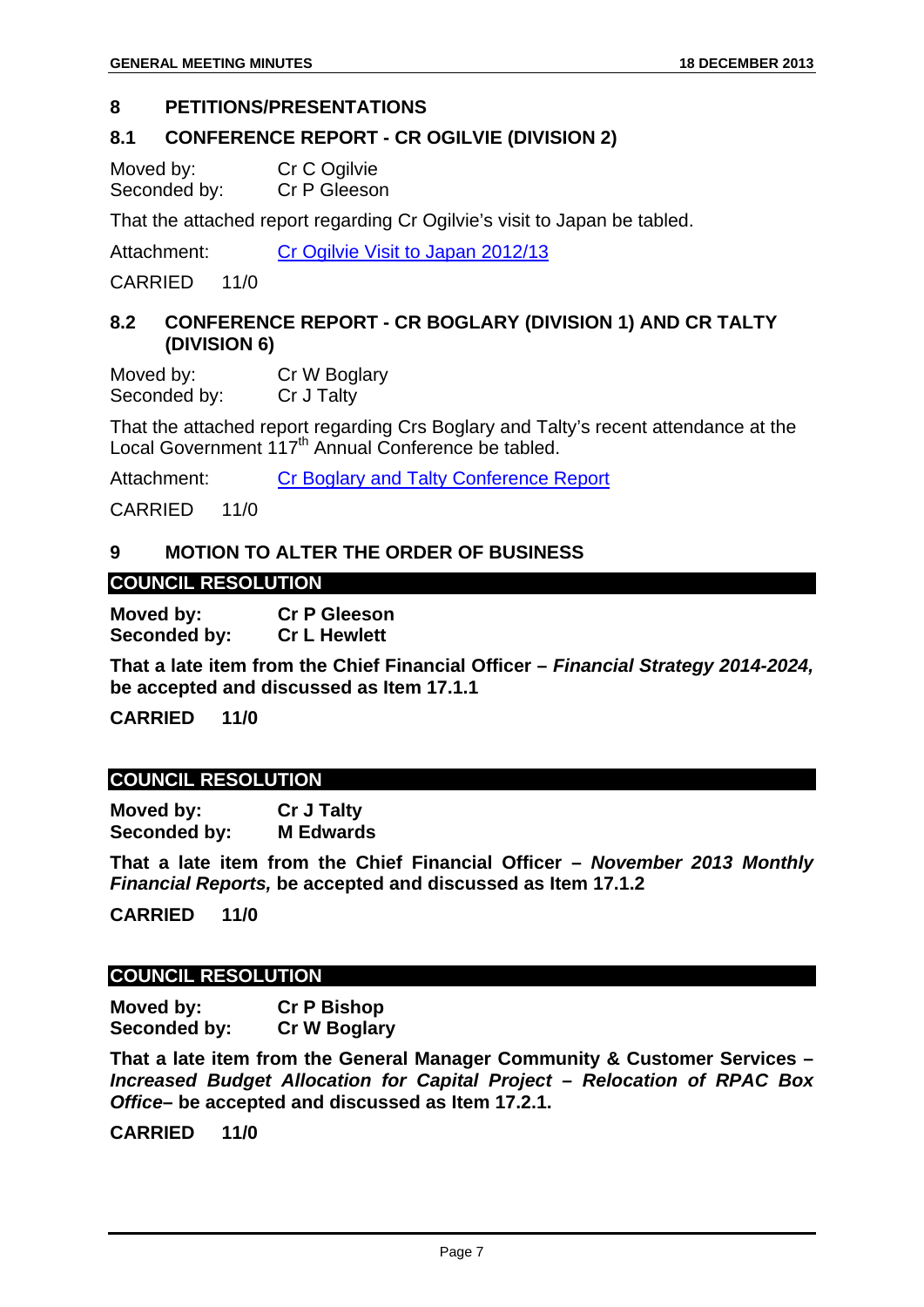### **10 DECLARATION OF MATERIAL PERSONAL INTEREST OR CONFLICT OF INTEREST ON ANY ITEMS OF BUSINESS**

The Mayor declared a perceived conflict of interest in Item 7.1.5 of the Coordination Committee *MCU012906 Cemetery at 156 Woodlands Drive, Thornlands* (see item for details)

### **11 MOTION TO ADJOURN GENERAL MEETING FOR THE CONDUCT OF THE COORDINATION COMMITTEE MEETING**

### **COUNCIL RESOLUTION**

**Moved by: Cr P Bishop**  Seconded by: Cr C Ogilvie

**That the General Meeting be adjourned at 11.35am to enable the conduct of the Coordination Committee meeting.** 

**CARRIED 11/0** 

### **12 MOTION TO RECONVENE GENERAL MEETING**

### **COUNCIL RESOLUTION**

**Moved by: Cr M Elliott Seconded by: Cr J Talty** 

**That the General Meeting be reconvened at 12.51pm.** 

**CARRIED 11/0** 

**13 ADOPTION OF COMMITTEE MEETING REPORT & RECOMMENDATIONS** 

**13.1 COORDINATION COMMITTEE MEETING – 18 DECEMBER 2013** 

**Moved by: Cr M Elliott Seconded by: Cr L Hewlett** 

**That the Report and Recommendations of the Coordination Committee meeting held 18 December 2013 be adopted.** 

**Coordination Committee Report 18 December 2013**

**CARRIED 11/0** 

**14 MAYORAL MINUTE** 

Nil

**15 NOTICES OF MOTION TO REPEAL OR AMEND RESOLUTIONS** 

Nil

**16 NOTICES OF MOTION** 

Nil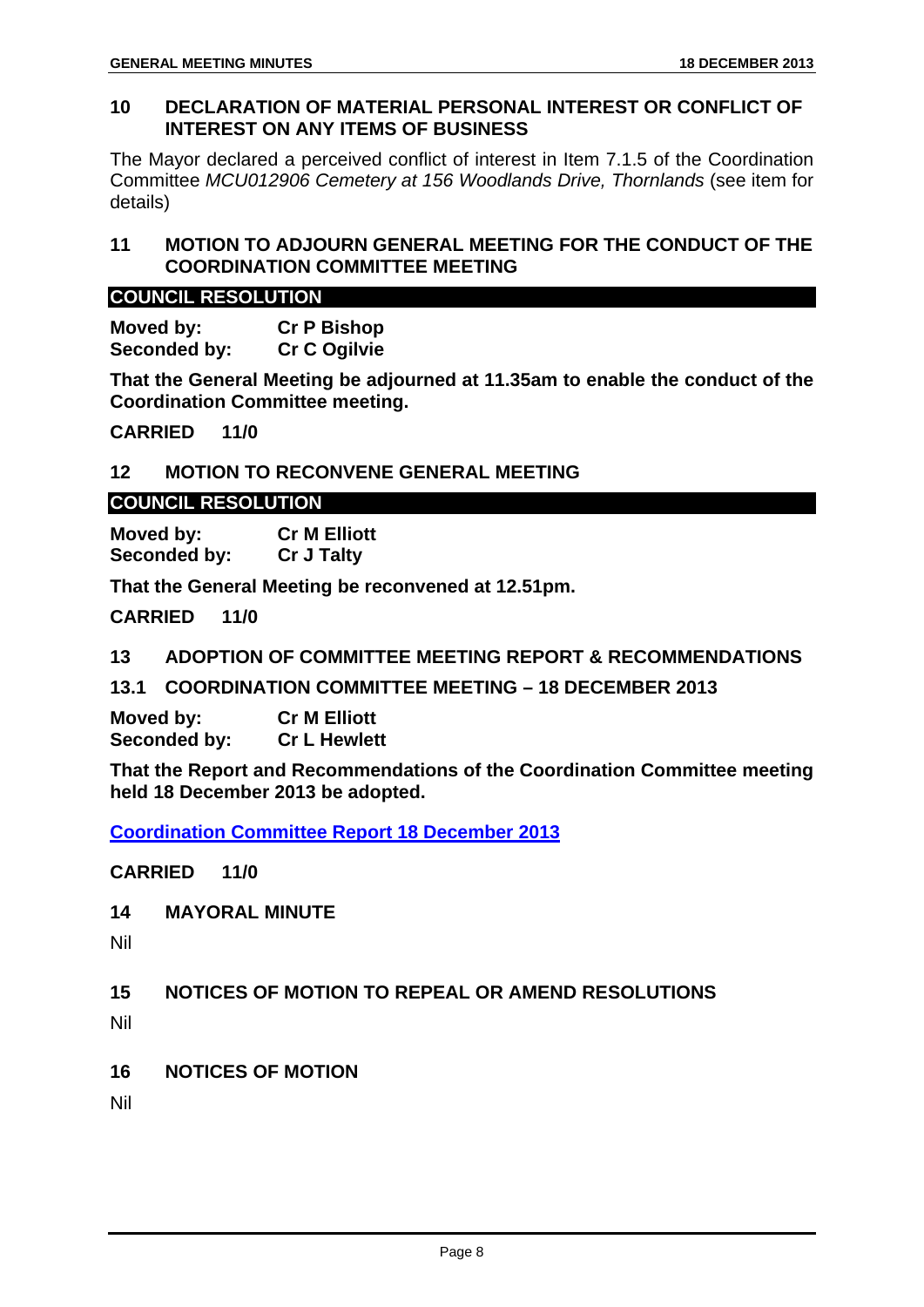| 17<br><b>LATE ITEMS</b>                    |                                                                          |
|--------------------------------------------|--------------------------------------------------------------------------|
| 17.1 OFFICE OF CEO                         |                                                                          |
| <b>17.1.1 FINANCIAL STRATEGY 2014-2024</b> |                                                                          |
| <b>Dataworks Filename:</b>                 | <b>FM Financial Strategy</b>                                             |
| Attachment:                                | <b>Financial Strategy 2014-2024</b>                                      |
| <b>Authorising Officer:</b>                | <b>Bill Lyon</b><br><b>Chief Executive Officer</b>                       |
| <b>Responsible Officer:</b>                | <b>Gavin Holdway</b><br><b>Chief Financial Officer</b>                   |
| Author:                                    | <b>Grant Tanham-Kelly</b><br><b>Service Manager Financial Management</b> |
|                                            |                                                                          |

### **PURPOSE**

In conjunction with Council's financial management framework and in accordance with Section 171 of *The Local Government Regulation 2012*, this report presents to Council an update to the Financial Strategy and seeks Council's adoption of the Financial Strategy for the period 2014 to 2024.

### **BACKGROUND**

Council considers its longer term strategic financial management policies, alongside its deliberations for setting the 2014/15 Budget, with a view to refining a 10 year financial policy framework in order to guide the achievement of the objective of financial sustainability for the City.

The Financial Strategy provides Council with an agreed roadmap for managing its financial resources and processes and is aligned with the objectives and priorities of its Community, Corporate and Operational Plans. Within the framework of the Financial Strategy, guidance is provided to support decision-making with respect to capital and operating revenue and expenditure and asset and service management levels.

The Financial Strategy is reviewed annually and represents Council's commitment in continuing to review and set clear financial objectives and targets in order to demonstrate long term financial sustainability and stewardship. These are expressed in the Financial Strategy by the inclusion of long-term forecasts for the operating statement, balance sheet, cash flows and measures of sustainability.

The content of the Financial Strategy and Long-term Financial Forecast represents a point in time and is subject to change up until the adoption of the 2014-15 corporate budgets.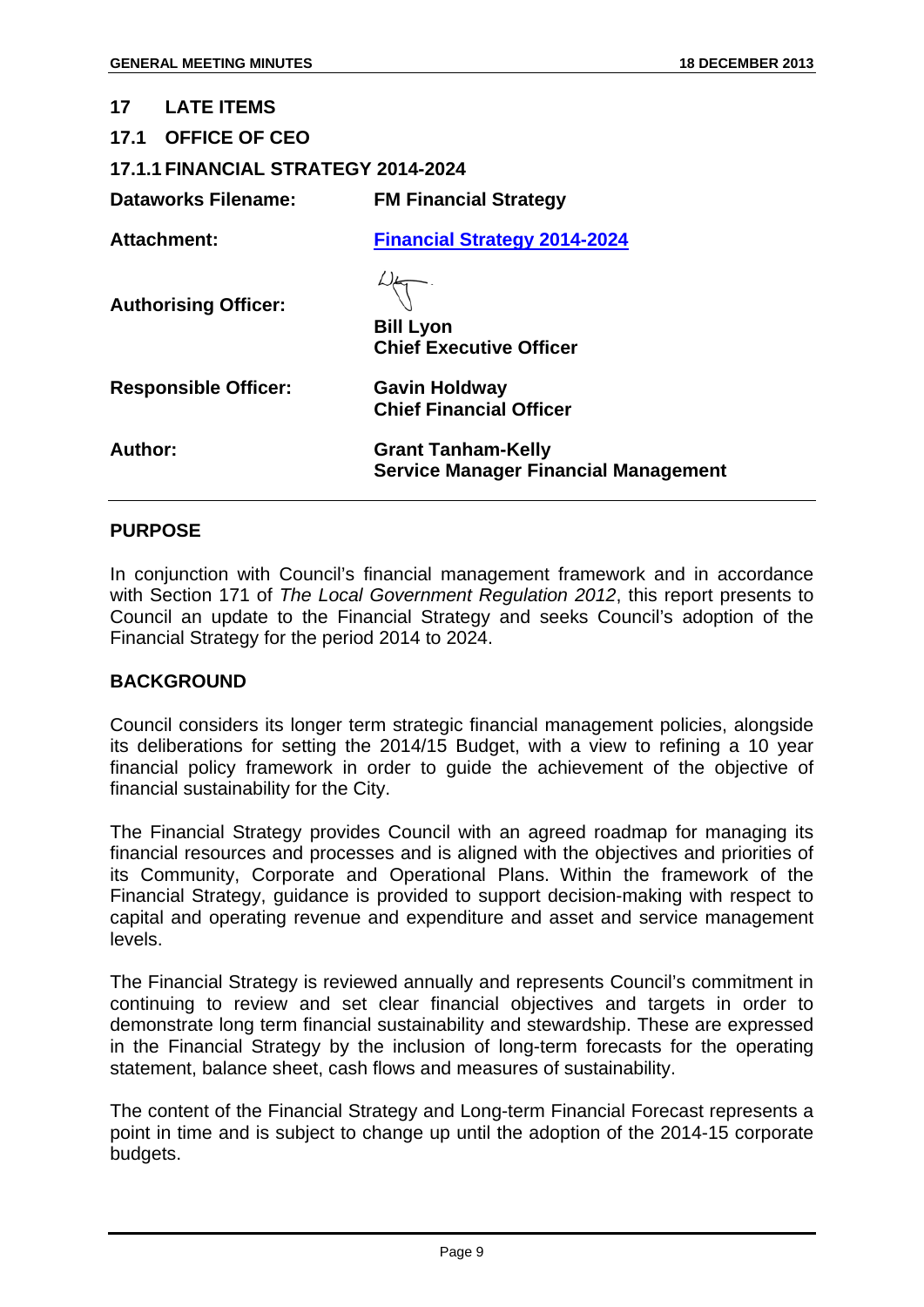### **ISSUES**

The long-term financial forecast highlights a number of areas for consideration and action in formulating decisions on revenue raising and operational and capital resourcing over the life of the Financial Strategy. These can be summarised as:

- Current forecasts predict increases in general rate revenue to generally be in line with the ABS Consumer Price Index (CPI);
- Current forecasts predict a stable cash balance throughout year 1 to 10, which remains within relevant measures of financial sustainability;
- Current forecasts predict an operational surplus from years 1 to 10; and
- Current forecasts predict low amounts of borrowing and the costs of servicing these debts is within relevant measures of financial sustainability

The Financial Strategy provides a clear indication of a solid financial position for Council over the life of the Strategy and ensures that plans are in place for the achievement of financial sustainability measures.

I would like to acknowledge and thank all Councillors and staff in the development of the Financial Strategy for their support, input and feedback.

### **Legislative Requirements**

Council's 10 year Financial Strategy provides the policy framework to guide future decision making.

The adoption of a Financial Strategy is good business practice but is also supported through the following State legislation:

- The Local Government Act 2009,
- The Local Government Regulation 2012

The detailed strategies and financial performance measures in the Financial Strategy set out financial priorities and boundaries that encourage efficient management of resources, equitable pricing models and measurable milestones.

### **Financial**

The Financial Strategy is Councils financial policy framework used to guide decision making on financial resource allocation over the longer term in order to demonstrate and achieve financial sustainability.

As such, the Strategy is the first reference point for such decisions and will be reviewed annually to ensure that alignment with community and corporate objectives is maintained. As a matter of good financial practice, officers continually update the 10-year financial forecast following each adopted quarterly budget review during the year. This ensures that any short-term material financial movements are reflected immediately and any future financial impacts are identified and managed accordingly within the life of the Strategy.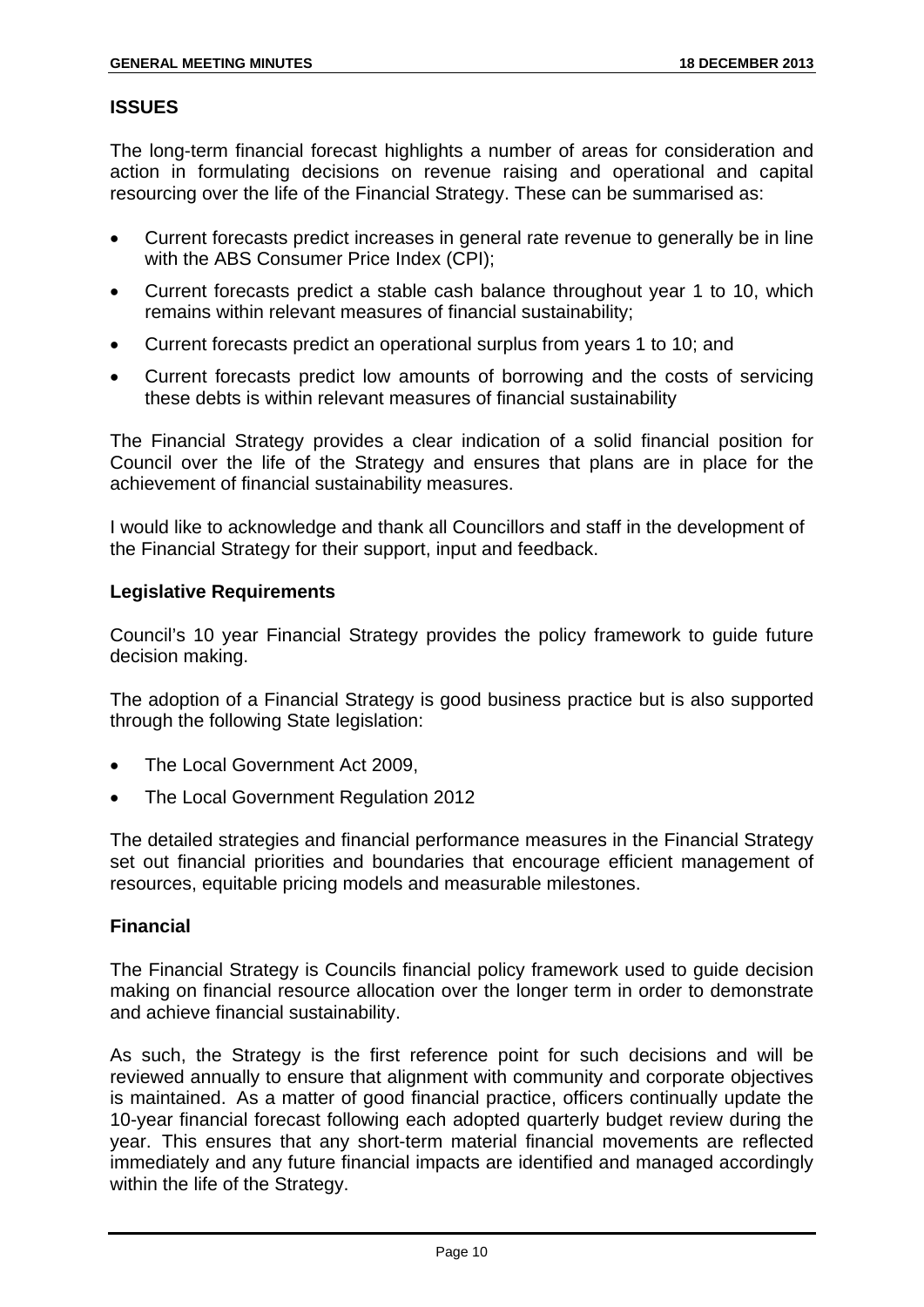Importantly, the Strategy should be considered as a guide only as with any forecast and long-term policy framework, inputs, drivers and economic influences change frequently.

### **People**

Nil impact expected

### **Environmental**

Nil impact expected

### **Social**

Nil impact expected

### **Alignment with Council's Policy and Plans**

### **9. An efficient and effective organisation**

Council is well respected and seen as an excellent organisation which manages resources in an efficient and effective way

- 9.5 Ensure robust long term financial planning is in place to protect the financial sustainability of Council
- 9.6 Implement long term asset management planning that supports innovation and sustainability of service delivery, taking into account the community's aspirations and capacity to pay for desired service levels
- 9.7 Develop our procurement practices to increase value for money within an effective governance framework

### **CONSULTATION**

Consultation has been carried out with all Councillors, Executive Leadership Group, Senior Service Managers and Financial Staff in the development of the Strategy.

### **OPTIONS**

- 1. Council resolves to adopt the Financial Strategy 2014-2024 as discussed during budget workshops; or
- 2. Council resolves to amend the Financial Strategy 2014-2024

### **OFFICER'S RECOMMENDATION/COUNCIL RESOLUTION**

**Moved by: Cr M Elliott Seconded by: Cr M Edwards** 

**That Council resolve to adopt the Financial Strategy 2014-2024 as discussed during budget workshops.** 

### **CARRIED 9/2**

Crs Ogilvie and Bishop voted against the Council Resolution.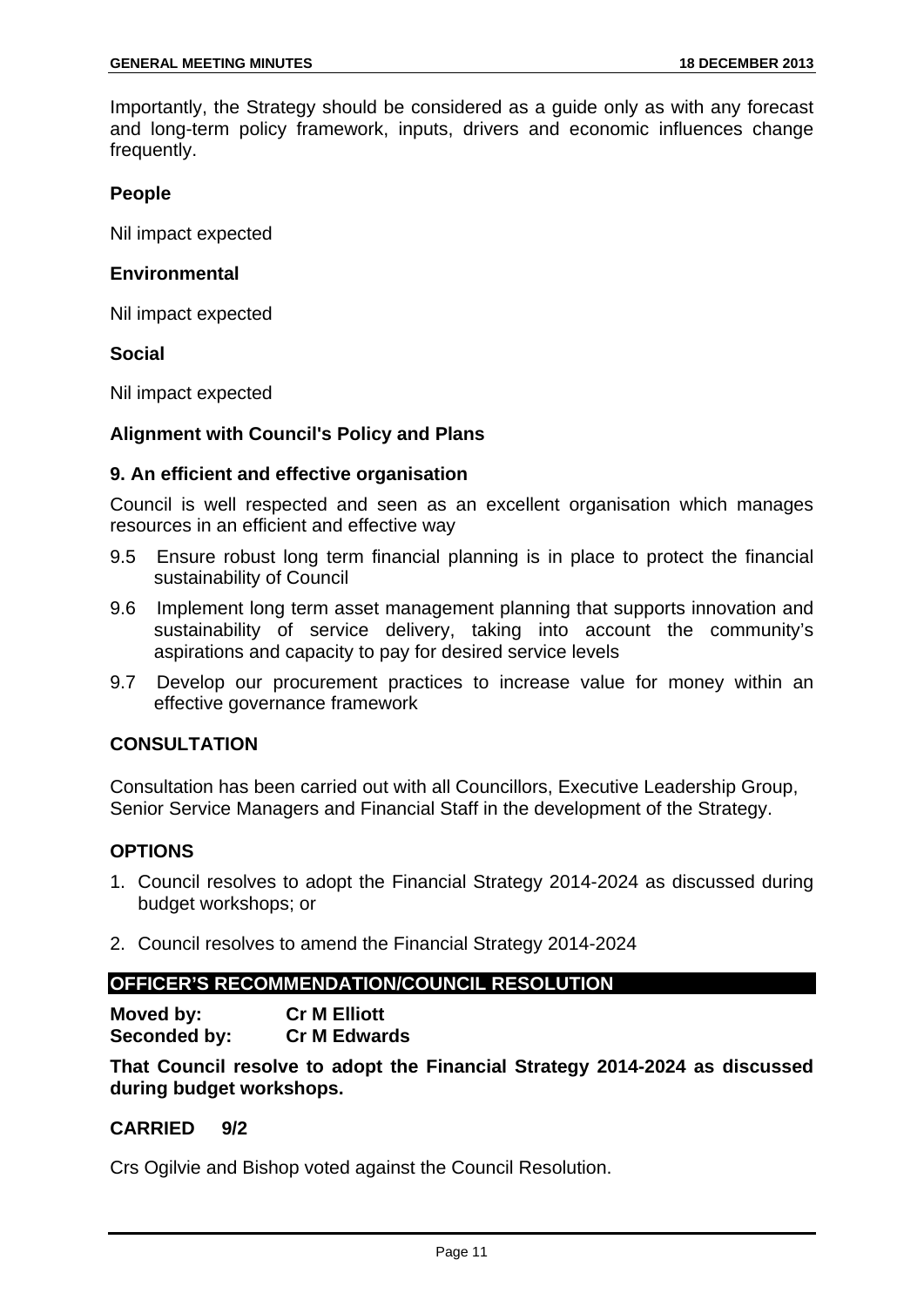| <b>17.1.2 NOVEMBER 2013 MONTHLY FINANCIAL REPORTS</b> |                                                                         |
|-------------------------------------------------------|-------------------------------------------------------------------------|
| Dataworks Filename:                                   | <b>FM Monthly Financial Reports to Committee</b>                        |
| <b>Attachment:</b>                                    | <b>Monthly Financial Report November 2013</b>                           |
| <b>Authorising Officer:</b>                           | <b>Bill Lyon</b><br><b>Chief Executive Officer</b>                      |
| <b>Responsible Officer:</b>                           | <b>Gavin Holdway</b><br><b>Chief Financial Officer</b>                  |
| Author:                                               | <b>Deborah Corbett-Hall</b><br><b>Service Manager Corporate Finance</b> |

**PURPOSE** 

### The purpose is to present the November 2013 Monthly Financial Performance Report to Council and explain the content and analysis of the report. Section 204(2) of the *Local Government Regulation 2012* requires the Chief Executive Officer of a local government to present statements of its accounts to the local government on a monthly basis.

### **BACKGROUND**

The Corporate Plan contains a strategic priority to support the organisation's capacity to deliver services to the community by building a skilled, motivated and continually learning workforce, ensuring assets and finances are well managed, corporate knowledge is captured and used to best advantage, and that services are marketed and communicated effectively.

### **ISSUES**

Council has formally reviewed its 2013-14 adopted budget on two occasions: carryover review and the first quarter budget review. Council continues to forecast a small operating surplus at 30 June 2014 in line with original budget expectations through frequent financial monitoring and management undertaken by Council departmental officers, Financial Services Group Officers and the Executive Leadership Group.

### **STRATEGIC IMPLICATIONS**

Council annually adopts key financial stability and sustainability ratios as part of its annual operation plan and budget.

The following adopted 2013-14 Key Financial Stability and Sustainability Ratios were either achieved or favourably exceeded by Council as at the end of November 2013:

- Ability to pay our bills current ratio;
- Ability to repay our debt debt servicing ratio;
- Cash balance;
- Cash balances cash capacity in months;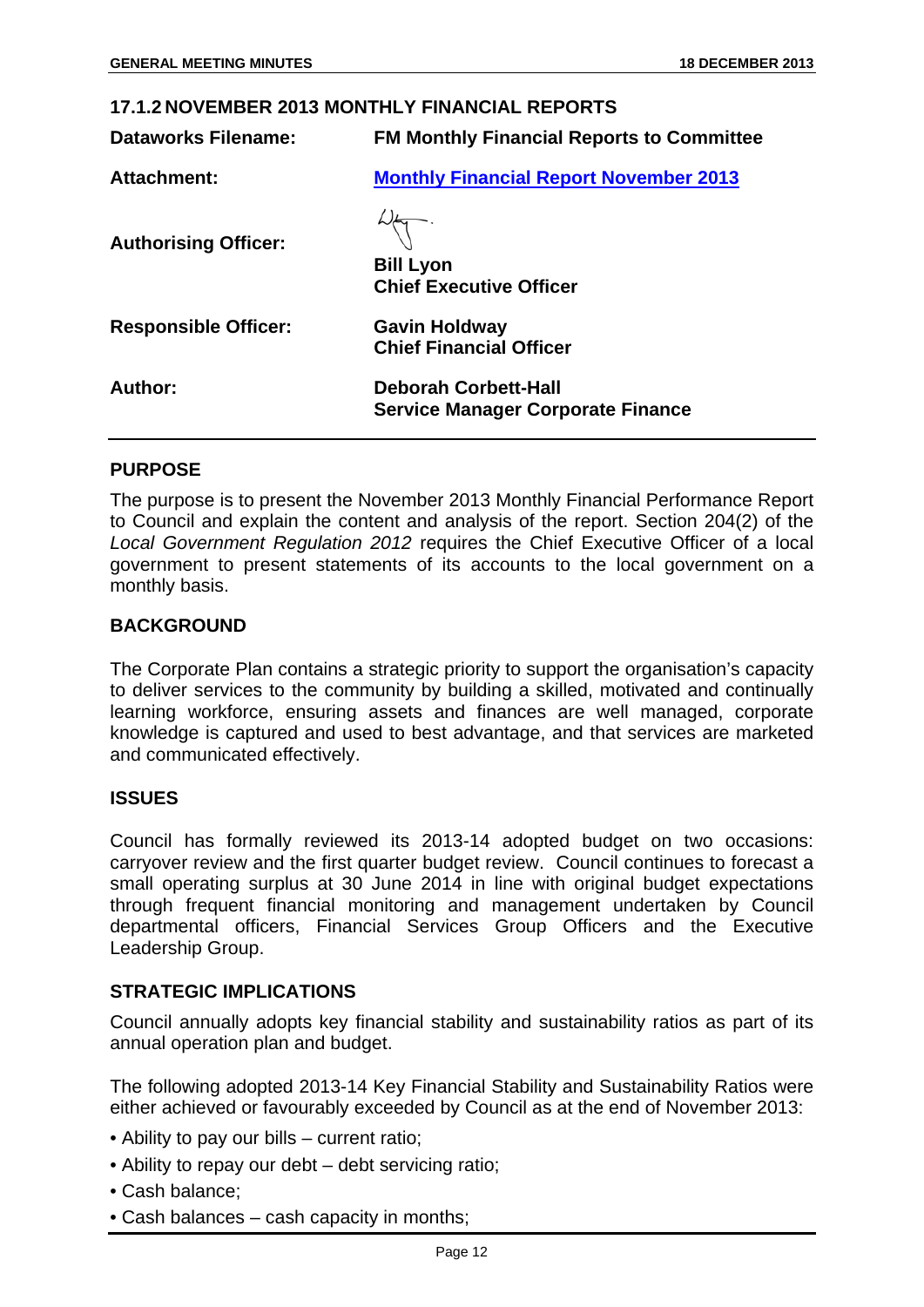- Longer term financial stability debt to asset ratio;
- Operating performance:
- Operating surplus ratio;
- Net financial liabilities:
- Interest cover ratio; and
- Asset consumption ratio.

The following ratios were outside the target range at the end of November 2013:

- Level of dependence on general rate revenue; and
- Asset sustainability ratio.

Of note, the Level of dependence on general rate revenue ratio narrowly missed the upper threshold in a month where rates were due for payment. The Asset sustainability ratio continues to be challenging for Council although the target is *'on average over the long-term'* and Council's long term financial strategy includes risks for mitigation as well as opportunities to move closer to the long-term target.

### **Legislative Requirements**

The November 2013 financials are presented in accordance with the legislative requirement of section 204(2) of the Local Government Regulation 2012, requiring the Chief Executive Officer to present the financial report to a monthly Council meeting.

### **Risk Management**

November 2013 revenues and expenditures have been noted by the Executive Leadership Group and relevant officers who can provide further clarification and advise around actual to budget variances.

The November 2013 financial report provides an indication of financial outcomes one month out from the half yearly results at the end of December 2013. Officers can provide further clarification and advice around actual to budget variances and work has already commenced in readiness for the second quarter budget review. Of particular note, variance analysis of November's operational goods and services expenditure has identified budget phasing (timing) differences. The budget phasing will be adjusted during the month of December in the lead up to the organisation's second quarter budget review which will also consider budget adjustments of a permanent nature where applicable.

### **Financial**

There are no direct financial impacts to Council resulting from this report; however it provides an indication of financial outcomes at the end of November 2013.

### **People**

Nil impact expected as the purpose of the attached report is to provide financial information to Council based upon actual versus budgeted financial activity.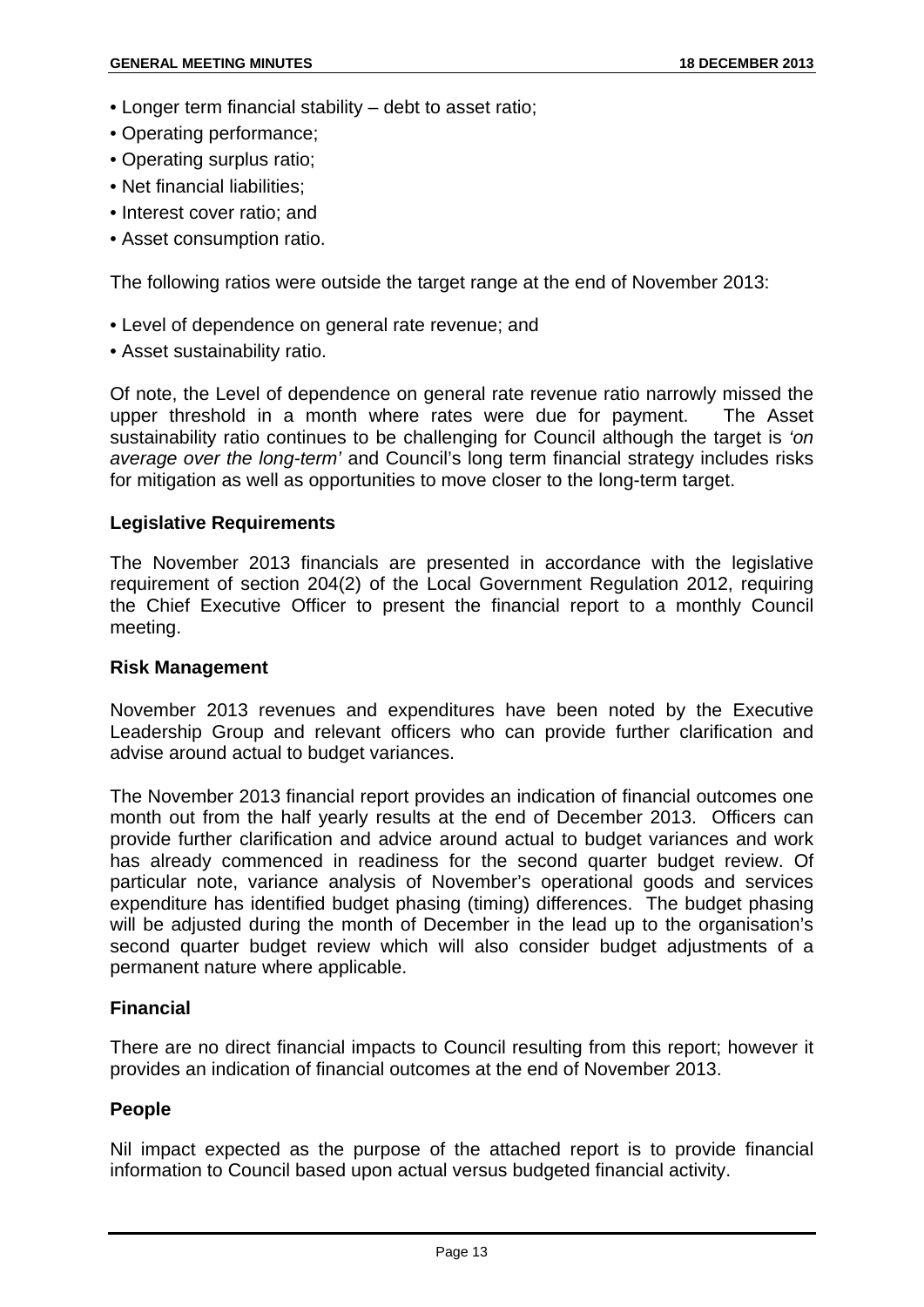### **Environmental**

Nil impact expected as the purpose of the attached report is to provide financial information to Council based upon actual versus budgeted financial activity.

### **Social**

Nil impact expected as the purpose of the attached report is to provide financial information to Council based upon actual versus budgeted financial activity.

### **Alignment with Council's Policy and Plans**

This report has a relationship with the following items of the Corporate Plan:

### **8. Inclusive and ethical governance**

Deep engagement, quality leadership at all levels, transparent and accountable democratic processes and a spirit of partnership between the community and Council will enrich residents' participation in local decision making to achieve the community's Redlands 2030 vision and goals.

- 8.7 Ensure Council resource allocation is sustainable and delivers on Council and community priorities; and
- 8.8 Provide clear information to citizens about how rates, fees and charges are set and how Council intends to finance the delivery of the Community Plan and Corporate Plan.

### **CONSULTATION**

Consultation has taken place amongst Council departmental officers, Financial Services Group Officers and the Executive Leadership Group.

### **OPTIONS**

- 1. Council resolves to note the End of Month Financial Reports for November 2013 and explanations as presented in the attached Monthly Financial Performance Report.
- 2. Council requests additional information.

### **OFFICER'S RECOMMENDATION/COUNCIL RESOLUTION**

**Moved by: Cr M Elliott Seconded by: Cr P Gleeson** 

**That Council resolve to note the End of Month Financial Reports for November 2013 and explanations as presented in the attached Monthly Financial Performance Report.**

**CARRIED 11/0**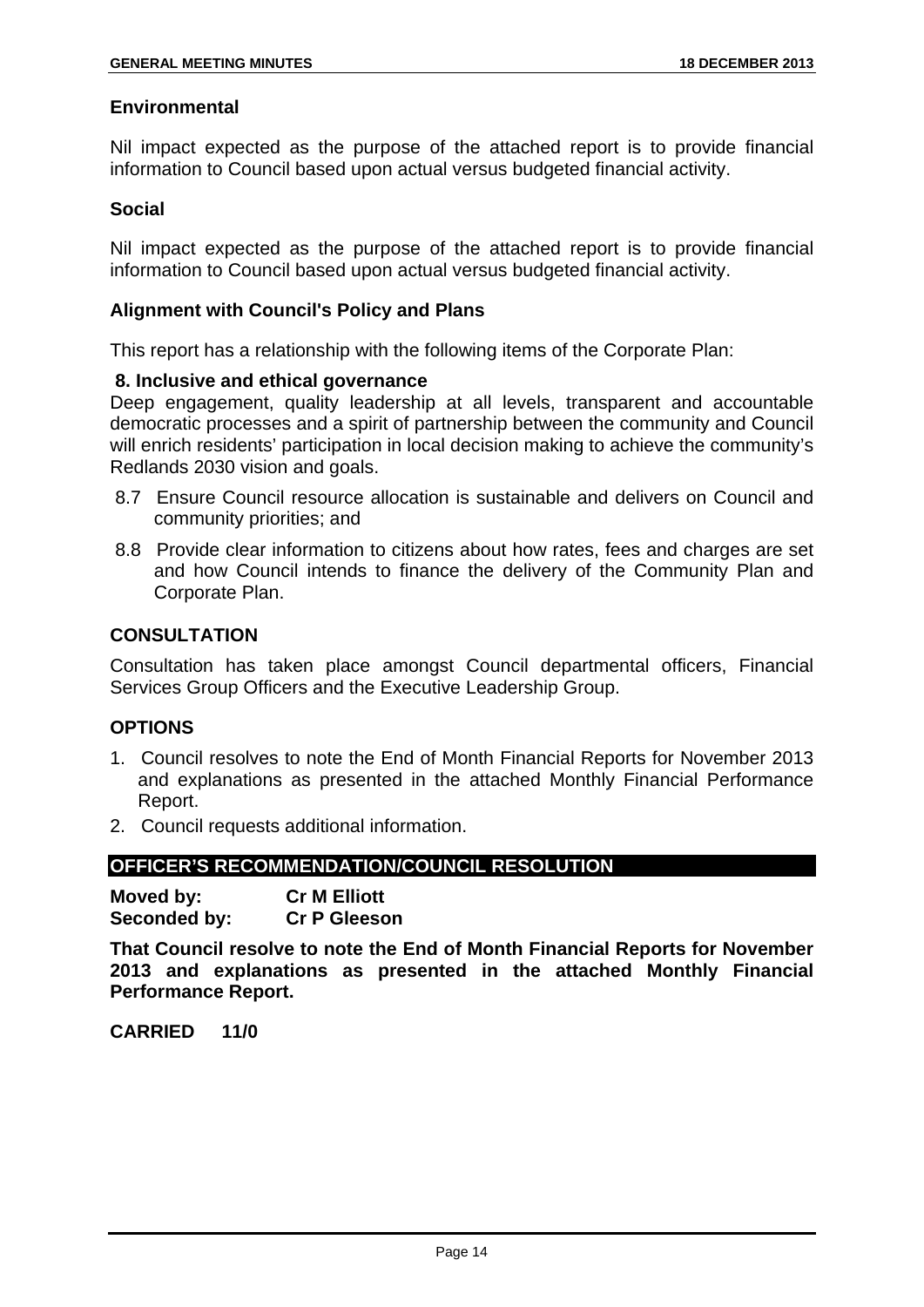### **17.2 COMMUNITY & CUSTOMER SERVICES**

### **17.2.1 INCREASED BUDGET ALLOCATION FOR CAPITAL PROJECT - RELOCATION OF RPAC BOX OFFICE**

**Dataworks Filename: RPAC** 

**Authorising/Responsible Officer:** 

Ros

**Louise Rusan General Manager Community & Customer Services** 

**Author: Greg Jensen Group Manager Community & Cultural Services** 

### **PURPOSE**

The purpose of this report is to seek approval from Council to increase the current approved budget allocation of \$150,000 with an additional \$50,000 to the capital project for box office relocation at RPAC. Current budget is insufficient to meet the scope of works and the available window of opportunity to complete the works requires an approval outside the quarterly budget process.

### **BACKGROUND**

The 2013/14 Capital Program includes a project Job number 20611 for the relocation of the current box office and development of a coffee nook in the Redland Performing Arts Centre.

The detailed design of the refurbishment has been costed by the architects to provide an indicative cost for construction. The current budget for the project is \$150,000.

The cost estimate from the architects is that the project will be in the order of \$160,000 for construction.

The current budget has been partially expended with design costs and allocations have been set aside for Project Delivery Groups recoveries for managing the project to completion. The cost for these services is in the order of \$35,000 leaving an available budget of \$115,000 for construction.

### **ISSUES**

In an effort to bring the project back into budget a review of the scope of the project was done by the Group Manager Community and Cultural Services and Project Delivery Group staff. The nature of the works makes it difficult and more costly to stage the works over 2 separate projects due to the requirement for services such as air-conditioning, electrical, data and security for the box office. Staging the works would mean having to re-do some of these works at a later time that results in rework, further disruption to the performance season and additional cost.

As part of the relocation of the box office a coffee nook will be created to provide an additional revenue opportunity to the business both during performances and also as an attractor to the site when there are no performances being held. This has the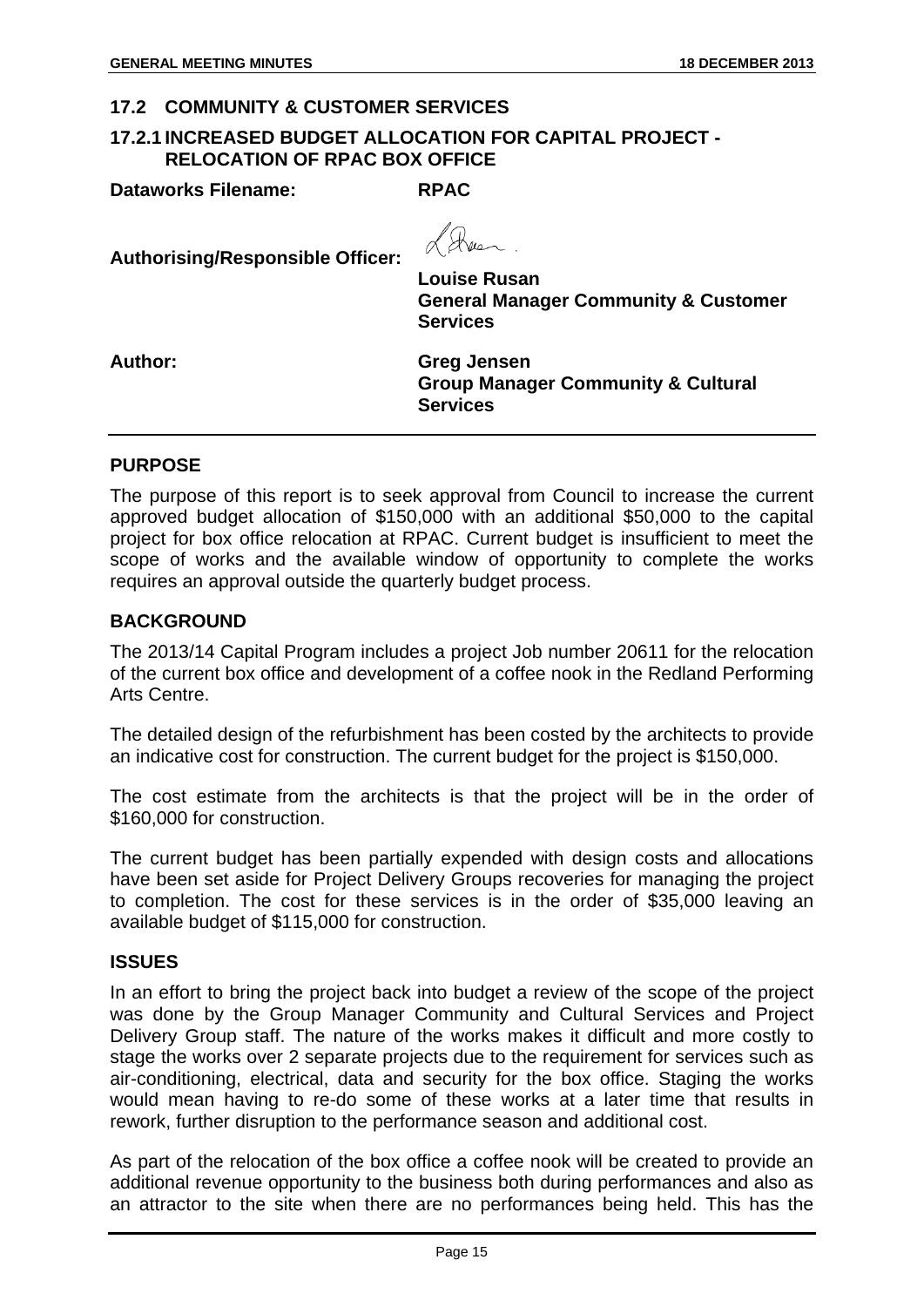benefit of making the building more accessible and raising the profile of the site to patrons. It also allows for additional offerings such as informal events in the foyer with live entertainment, bar, catering and beverage sales.

Part of the increase in cost is the result of the workplace health and safety obligations Council has to provide a safe workplace to staff that are exposed in a public environment and are handling cash. These are also required to monitor access to back stage areas that would result in potential public safety risks if the public were not supervised. The additional requirement for duress alarms and security cameras has increased the original estimate. These security measures will be monitored by Council Facility Services Unit as they currently do for other Council sites managing cash.

Due to the performance season in 2014 the only time this work can be performed is in the February to March period otherwise it will disrupt performances and result in lost or reduced revenue and patron dissatisfaction.

The new Creative Arts Redlands 2014 Program is to be launched in January that will describe some of the new features of the Redland Performing Arts Centre so a decision needs to be made to proceed so as not to misinform the patrons and public.

This project is a key project to making the current performing arts centre a performance precinct that will continue to attract patrons and visitors to Cleveland. It will have benefits to the revitalisation of the Cleveland CBD as it provides additional opportunities especially after hours that currently do not exist in Cleveland.

If approval is not provided then the project will need to be deferred for a year until the next window of opportunity in 2015. This will have result in lost opportunity for Council and the Cleveland CBD Revitalisation Project.

### **STRATEGIC IMPLICATIONS**

### **Legislative Requirements**

Regulation 173 of the Local Government Regulations 2012, requires Council to approve by resolution increases in budget for Council approved projects such as the Relocation RPAC Box Office prior to expenditure being committed through a contract. This resolution must then be taken into account as part of the amendment process for the Local Government budget e.g. quarterly review process.

### **Risk Management**

The risk of not approving the project increase are that there are lost revenue opportunities and the Redland Performing Arts Centre will remain closed when a performance is not being held decreasing its opportunity to attract visitors to the Cleveland CBD.

### **Financial**

To enable this project to proceed Council will need to approve an increase in the current budget by \$50,000. These funds will be sourced through the second quarter review process in early 2014 through either identifying savings through other capital projects that will be deferred or a need to increase the capital program by \$50,000.

### **People**

There are no known people impacts.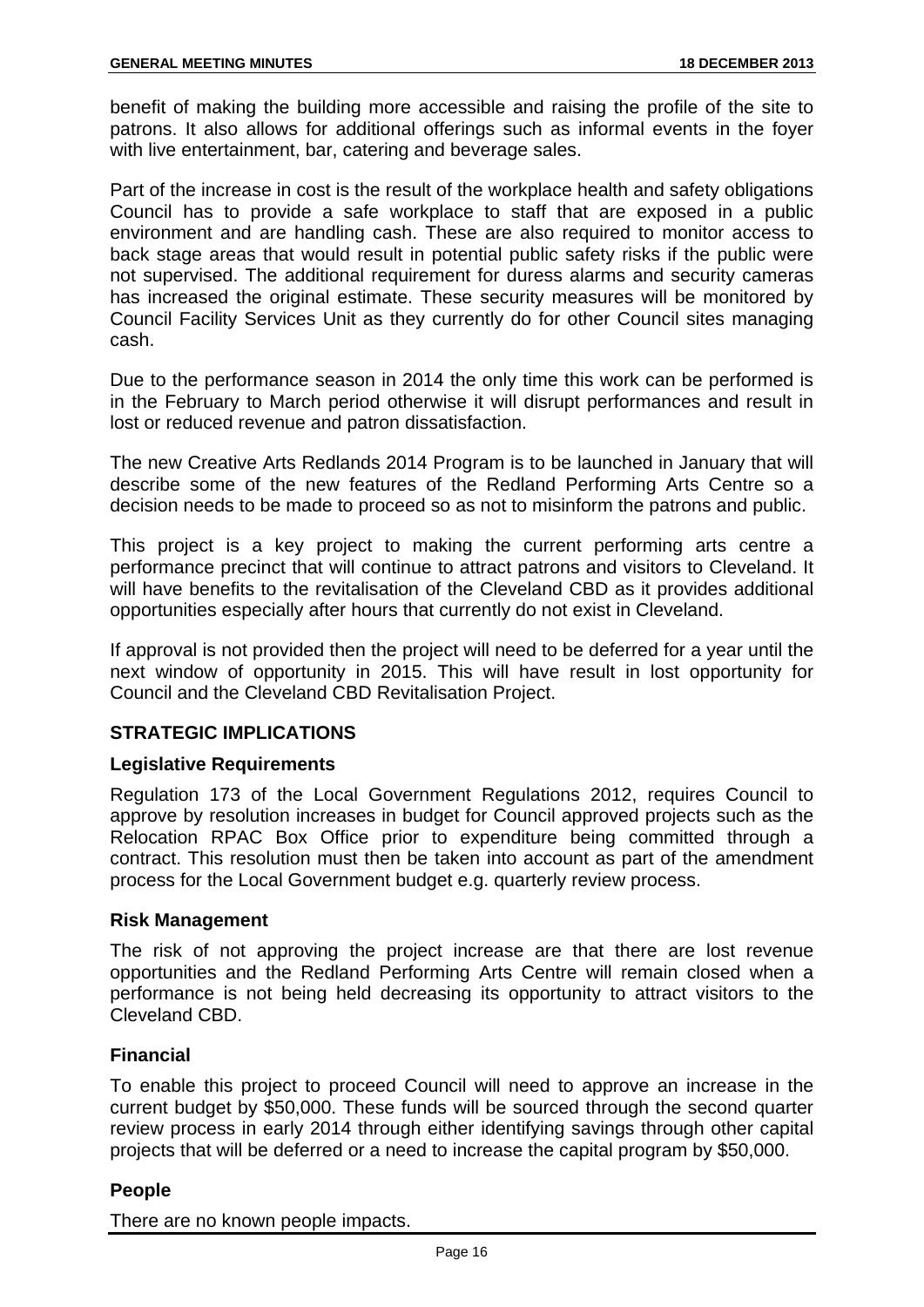### **Environmental**

There is no known impact to the environment.

### **Social**

The ability to complete the project this financial year enables the social benefits to be realised rather than being deferred a year. It also supports the concept of greater community interaction in the Redland Performing Arts Centre.

### **Alignment with Council's Policy and Plans**

The recommendation primarily supports Council's Operational Plan strategy 7.4 – "Increase the participation of people from all age groups and backgrounds in local heritage, the arts and cultural expression".

### **CONSULTATION**

The Chief Financial Officer was consulted prior to drafting the report and the Acting Chief Financial Officer, Project Delivery Group, Manager Creative Arts and General Manager Customer and Community Services have been consulted in drafting this report and are supportive of the recommendations.

### **OPTIONS**

- 1. That Council resolve as follows:
	- 1. That Council approve a \$50,000 increase in the project budget for Job 20611 Relocation RPAC Box Office;
	- 2. That a submission is put to Council as part of the Second Quarter Budget Review process where additional funds are required as a prior approved submission by Council resolution; and
	- 3. Where additional funds are not required due to savings identified as part of the capital program review during the Second Quarter Budget Review process then funds are transferred to the Job 20611 Relocation RPAC Box Office.
- 2. That Council not approve a \$50,000 increase in the project budget for Job 20611 Relocation RPAC Box Office and the project is resubmitted for the 2014/15 capital program with increased funding.

### **OFFICER'S RECOMMENDATION/COUNCIL RESOLUTION**

**Moved by: Cr P Bishop Seconded by: Cr M Edwards** 

**That Council resolve to approve a \$50,000 increase in the project budget for Job 20611 Relocation RPAC Box Office.**

### **CARRIED 10/1**

Cr Gleeson voted against the Council Resolution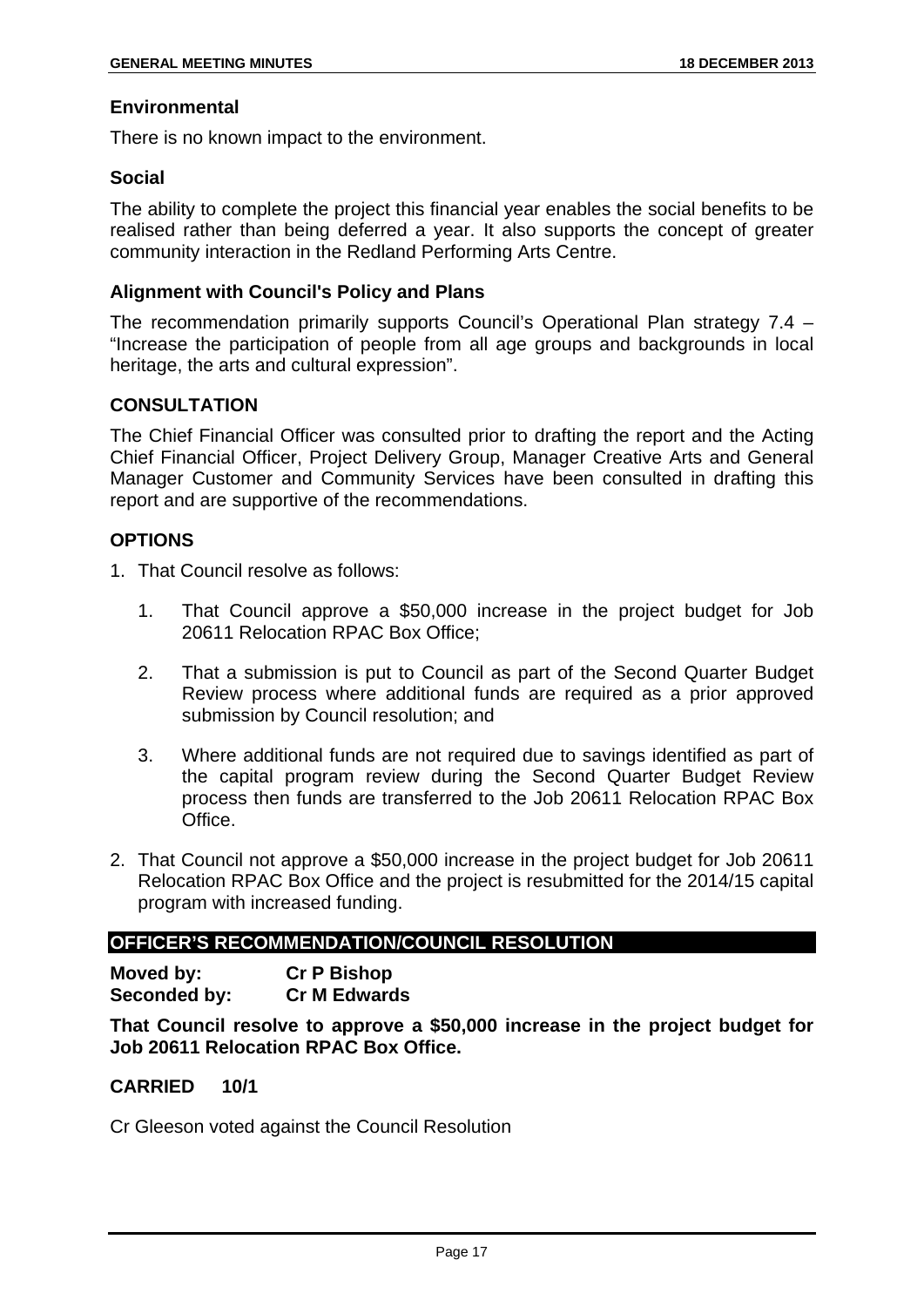### **18 URGENT BUSINESS WITHOUT NOTICE**

### **18.1 CR EDWARDS - SPEED LIMIT KARRAGARRA ISLAND**

Permission was granted for Cr Edwards to bring forward the following item as Urgent Business:

### **COUNCIL RESOLUTION**

| Moved by:    | <b>Cr M Edwards</b> |
|--------------|---------------------|
| Seconded by: | <b>Cr W Boglary</b> |

**That Council resolve to authorise Council Officers to investigate and seek all the necessary approvals that are required to allow the implementation of a 40km/h speed limit on all the public roads in Karragarra Island.** 

**CARRIED 11/0** 

### **18.2 CR HEWLETT – NORFOLK BEACH TREES LOSS PREVENTION**

Permission was granted for Cr Hewlett to bring forward the following item as Urgent Business:

### **COUNCIL RESOLUTION**

**Moved by: Cr L Hewlett Seconded by: Cr P Bishop** 

**That Council resolve as follows:** 

- **1. That funds of approximately \$20,000 be allocated immediately to the current OPEX budget to urgently facilitate the priority protection works to prevent the loss of two significant trees and natural resources on historic Norfolk Beach, Coochiemudlo island; and**
- **2. That this remediation be undertaken as per quotes already received by Council in order to maintain biodiversity and a protective buffer to the Ramsar-listed Melaleuca Wetlands, Conservation Emerald Fringe, private dwellings and Council infrastructure and to maintain the aesthetics of the beach and foreshore.**

### **CARRIED 10/1**

Cr Talty voted against the Council Resolution.